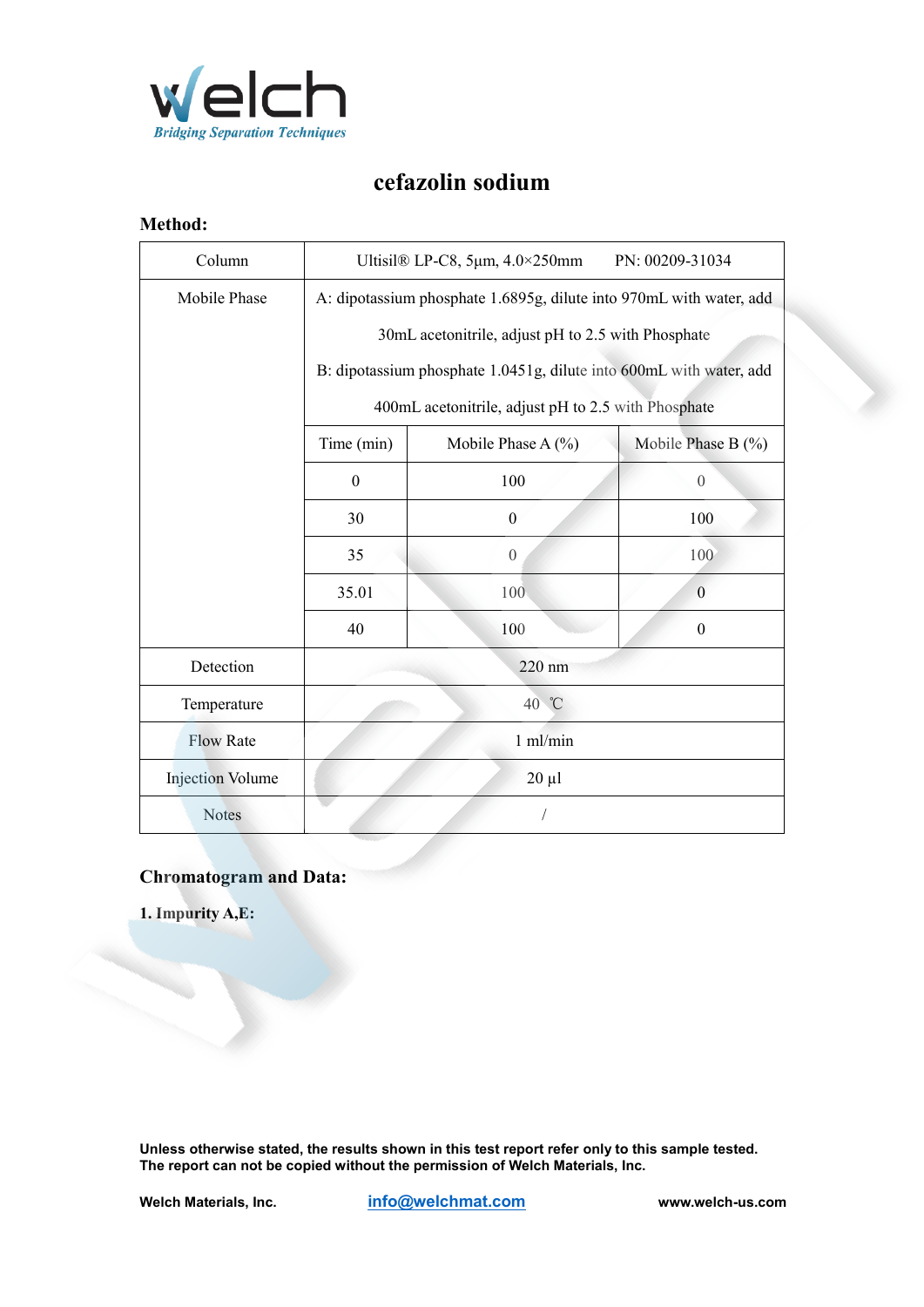





**Enlarged View**

**Unless otherwise stated, the results shown in this test report refer only to this sample tested. The report can not be copied without the permission of Welch Materials, Inc.**